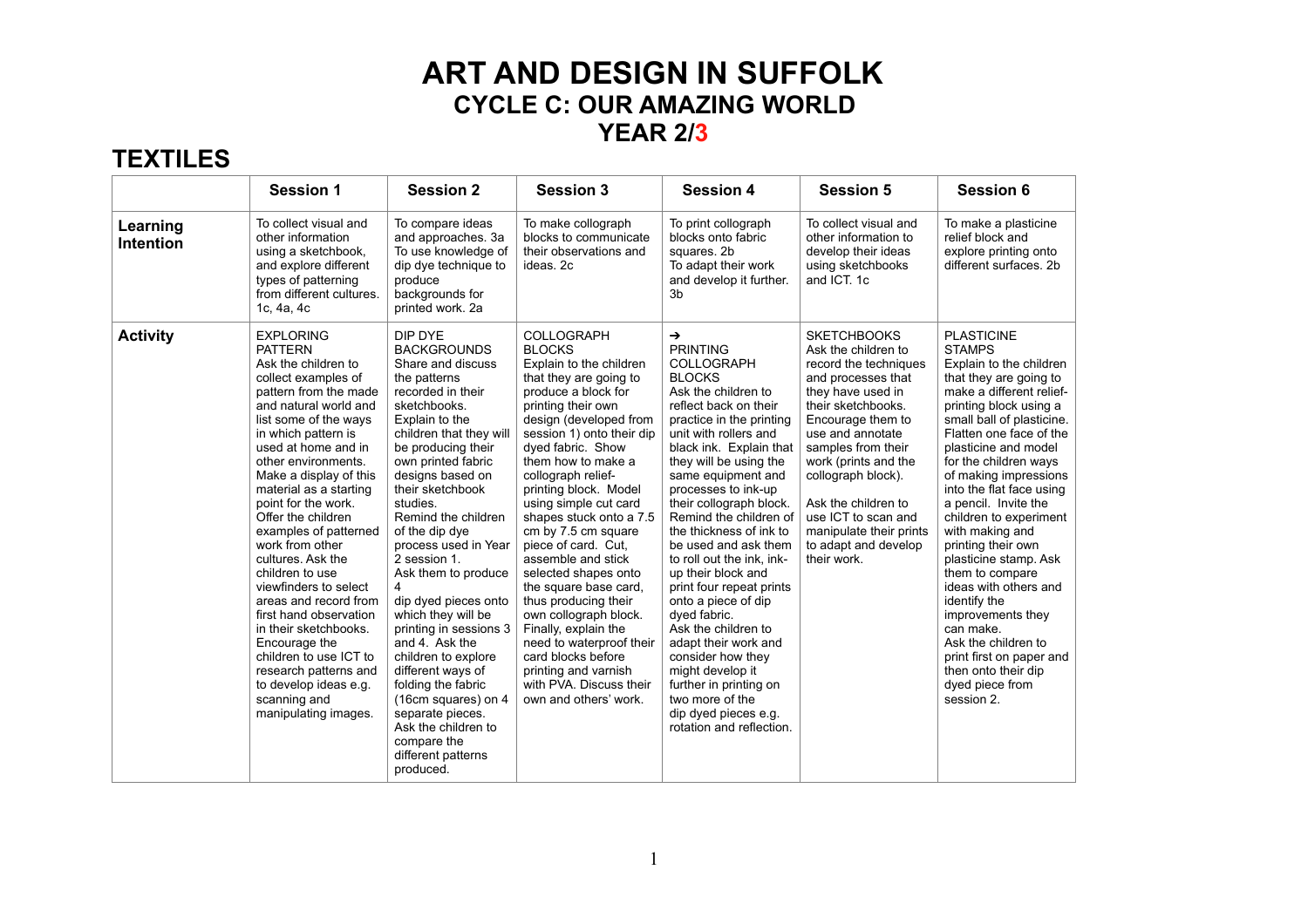## **ART AND DESIGN IN SUFFOLK CYCLE C: OUR AMAZING WORLD YEAR 2/3**

### **TEXTILES – YEAR 3**

| Skills, concepts,<br>knowledge and<br>understanding | Collecting and<br>selecting visual<br>resources.<br>Building up<br>sketchbook material<br>of visual and other<br>information.<br>Selecting and<br>recording from first<br>hand observation. | Developing skills with<br>dipping and dyeing<br>techniques.<br>Comparing and<br>commenting upon<br>starting points for<br>work. | Developing<br>understanding of<br>collographs, cutting<br>and assembling a<br>relief surface. | Experimenting with<br>block printing<br>techniques onto pre<br>dyed fabric<br>Developing<br>understanding of<br>rotation and reflection. | Exploring ways of<br>making and creating<br>their own patterns<br>through ICT.<br>Developing<br>understanding of<br>symmetry and resizing<br>images through ICT<br>Recording techniques<br>and annotating<br>samples of work. | Identifying what is<br>most effective in their<br>own and others prints<br>and suggesting and<br>making improvement. |
|-----------------------------------------------------|---------------------------------------------------------------------------------------------------------------------------------------------------------------------------------------------|---------------------------------------------------------------------------------------------------------------------------------|-----------------------------------------------------------------------------------------------|------------------------------------------------------------------------------------------------------------------------------------------|-------------------------------------------------------------------------------------------------------------------------------------------------------------------------------------------------------------------------------|----------------------------------------------------------------------------------------------------------------------|
| <b>Vocabulary</b>                                   | Collection<br>Selection<br>Viewfinder<br>Sketchbook<br>Pattern<br>Design                                                                                                                    | Dip and dye<br><b>Brusho</b><br>Cotton fabric<br>Folding                                                                        | Collograph,<br>Relief printing block<br>Assemble                                              | Rotation<br>Reflection<br>Rollers<br>Collograph                                                                                          | Symmetry<br>Copy<br>Resize<br><b>Multiple</b><br>Repeat<br>Compare                                                                                                                                                            | Plasticine<br>Face<br>Improvements                                                                                   |
| <b>Curriculum links</b>                             | Geography- a sense<br>of place.<br>PSHE/Citizenship/<br>SMSC. patterns<br>from different<br>cultures.<br>ICT-research and<br>manipulation of<br>images.                                     | Literacy - explanation<br>of techniques as<br>explanatory text.<br>Numeracy – fractions.                                        | Literacy - listening to<br>instructions.                                                      | Numeracy- shape and<br>space, rotation and<br>reflection.                                                                                | ICT- symmetry,<br>rotation and reflection.<br>Literacy – writing<br>explanatory text and<br>annotating visual<br>materials.                                                                                                   | Literacy/PSHE/<br>Citizenship-<br>discussing and<br>commenting on own<br>and others' work.                           |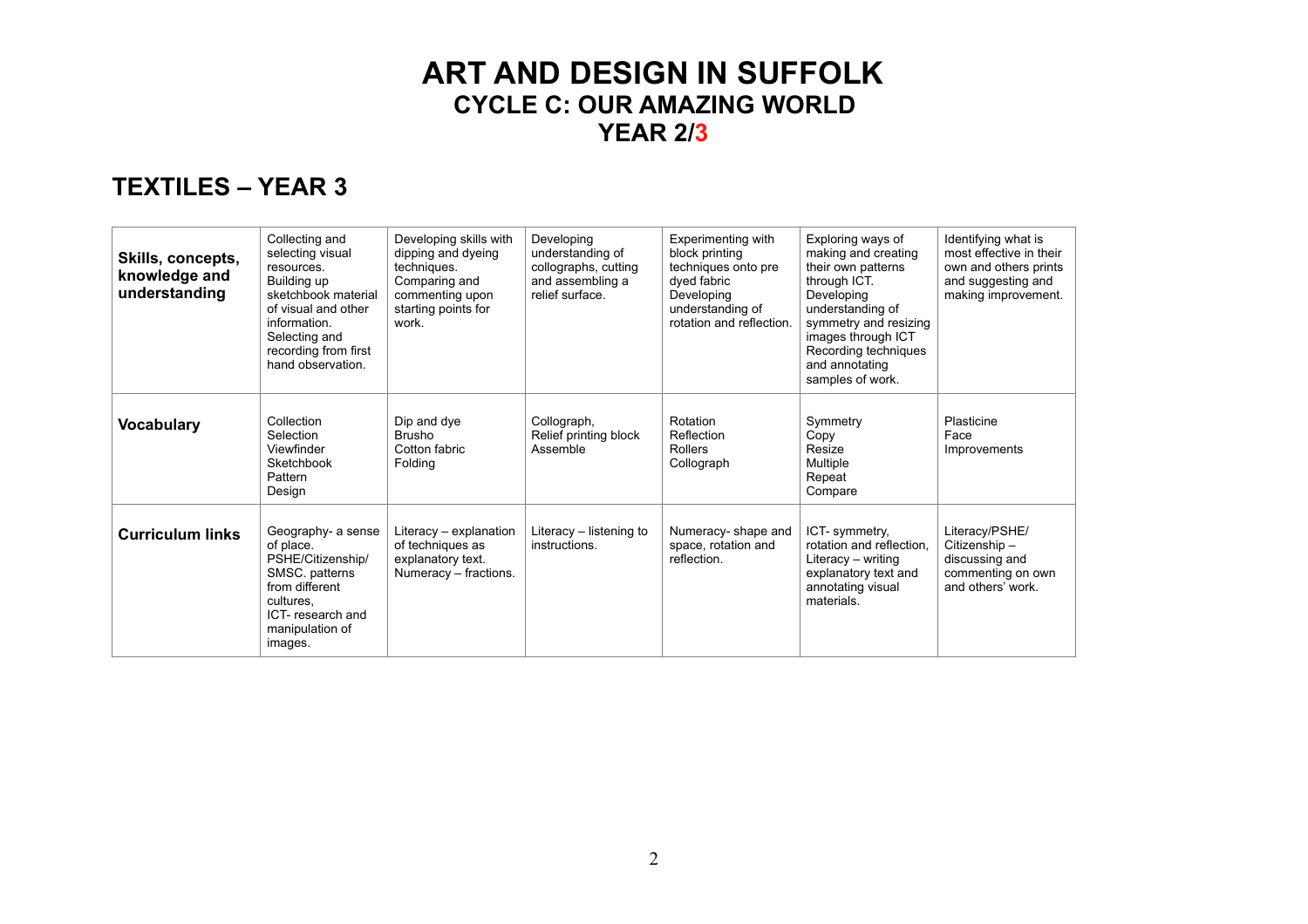# **ART AND DESIGN IN SUFFOLK CYCLE C: OUR AMAZING WORLD**

### **YEAR 2/3**

| <b>Resources</b> | Sketchbooks,<br>Pencils.<br>Viewfinders.<br>Made and natural<br>patterned<br>resources.<br>Multi-cultural<br>resources | White cotton (16cm<br>squares) $x$ 4<br>Brusho,<br>Clothes pegs,<br>Containers. | Sketchbooks<br>'Cereal packet' card,<br>PVA glue,<br>Scissors. | Rollers,<br>Black printing ink,<br>Pre dyed fabric.<br>Non-porous inking-up<br>slabs (e.g. Perspex). | Sketchbooks.<br><b>ICT</b> | Plasticine,<br>Printing ink,<br>Rollers,<br>Slabs.<br>White paper,<br>Pre-dyed fabric. |
|------------------|------------------------------------------------------------------------------------------------------------------------|---------------------------------------------------------------------------------|----------------------------------------------------------------|------------------------------------------------------------------------------------------------------|----------------------------|----------------------------------------------------------------------------------------|
| Time             | 1hour                                                                                                                  | 1 hour                                                                          | 1 hour                                                         | 1 hour                                                                                               | hour                       | 1 hour                                                                                 |

# **TEXTILES – YEAR 3**

| <b>Expectations</b>                                                                                                                                                                                                                                                                                     | <b>Names</b> | <b>Next Steps</b> |  |
|---------------------------------------------------------------------------------------------------------------------------------------------------------------------------------------------------------------------------------------------------------------------------------------------------------|--------------|-------------------|--|
| Some children will have made limited progress. They will be able<br>to explore colour, shape and pattern. Use dip dye, collograph and<br>plasticine relief blocks to make printed patterns. Talk about differences<br>between their own and others' work and suggest improvements to their<br>own work. |              |                   |  |

| Most children will be able to  explore how shape and colour can be<br>organised and combined to create patterns. Collect visual information<br>and experiment with dip dye, collograph and plasticine relief blocks to<br>make printed patterns. Comment on similarities and differences between<br>their own and others' work. Adapt and improve their own work according<br>to its purpose. | <b>YEAR 4 - TEXTILE UNIT</b> |
|-----------------------------------------------------------------------------------------------------------------------------------------------------------------------------------------------------------------------------------------------------------------------------------------------------------------------------------------------------------------------------------------------|------------------------------|
|                                                                                                                                                                                                                                                                                                                                                                                               |                              |